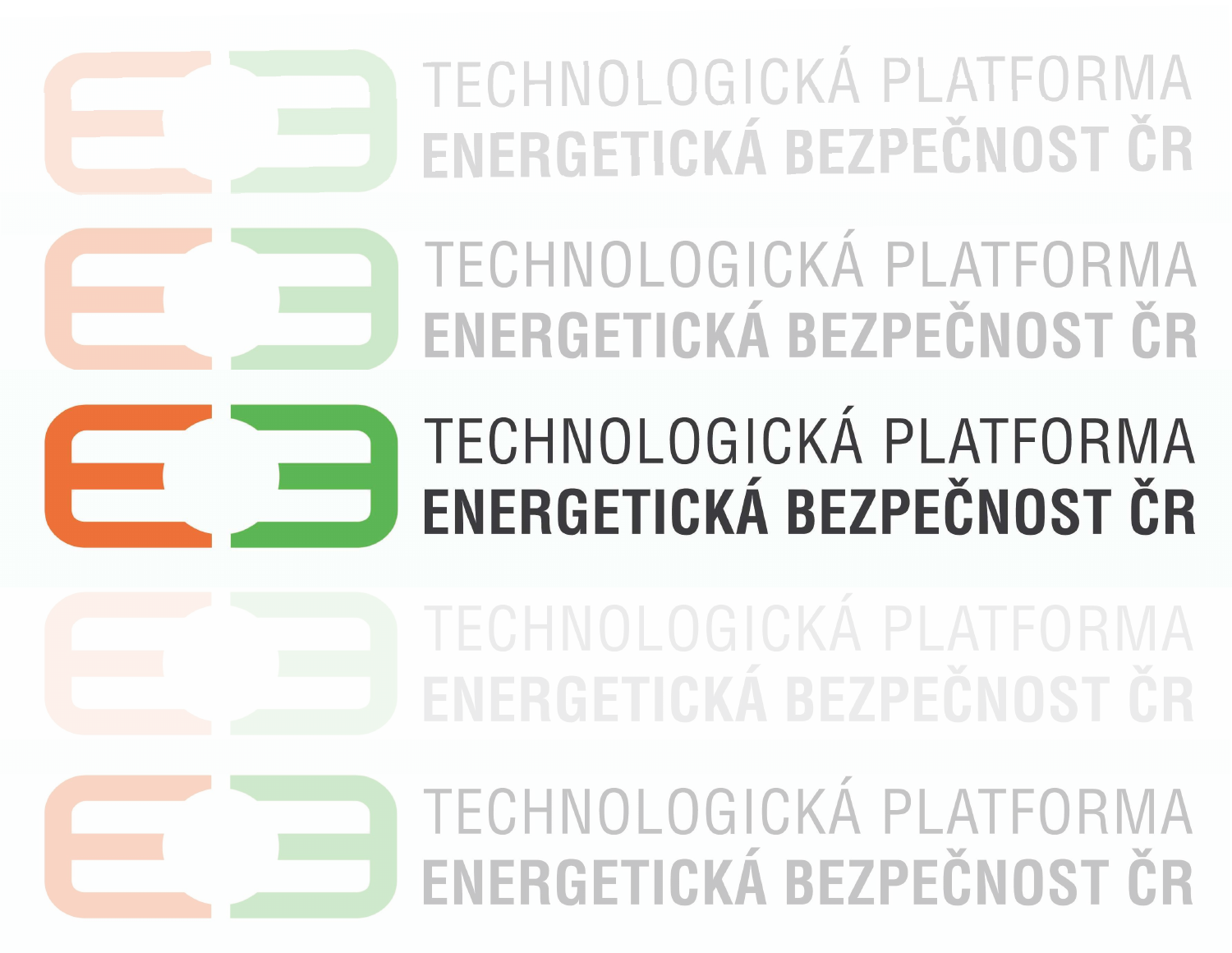### **Main priorities of TPEB CR**

- With regard to many years of operation in the structures of the EC, to enable domestic entities to participate in EC programs and projects, especially H2020
- Stimulate cooperation between companies, research institutions and the state in a key strategic area of increasing the protection and resilience of critical infrastructure.
- To help define the interests and needs of Czech entities in the field of protection and resilience of critical infrastructure in relation to national and supranational institutions and relevant legislation.
- Support the use of Czech capabilities, know-how and best practices.
- Coordinate and support the activities of the members of the platform in relation to the National Energy Resilience Program of the Czech Republic.
- Stimulate and cultivate expert and public debate on critical infrastructure protection.
- Involve small and medium-sized enterprises or startups in the mentioned activities







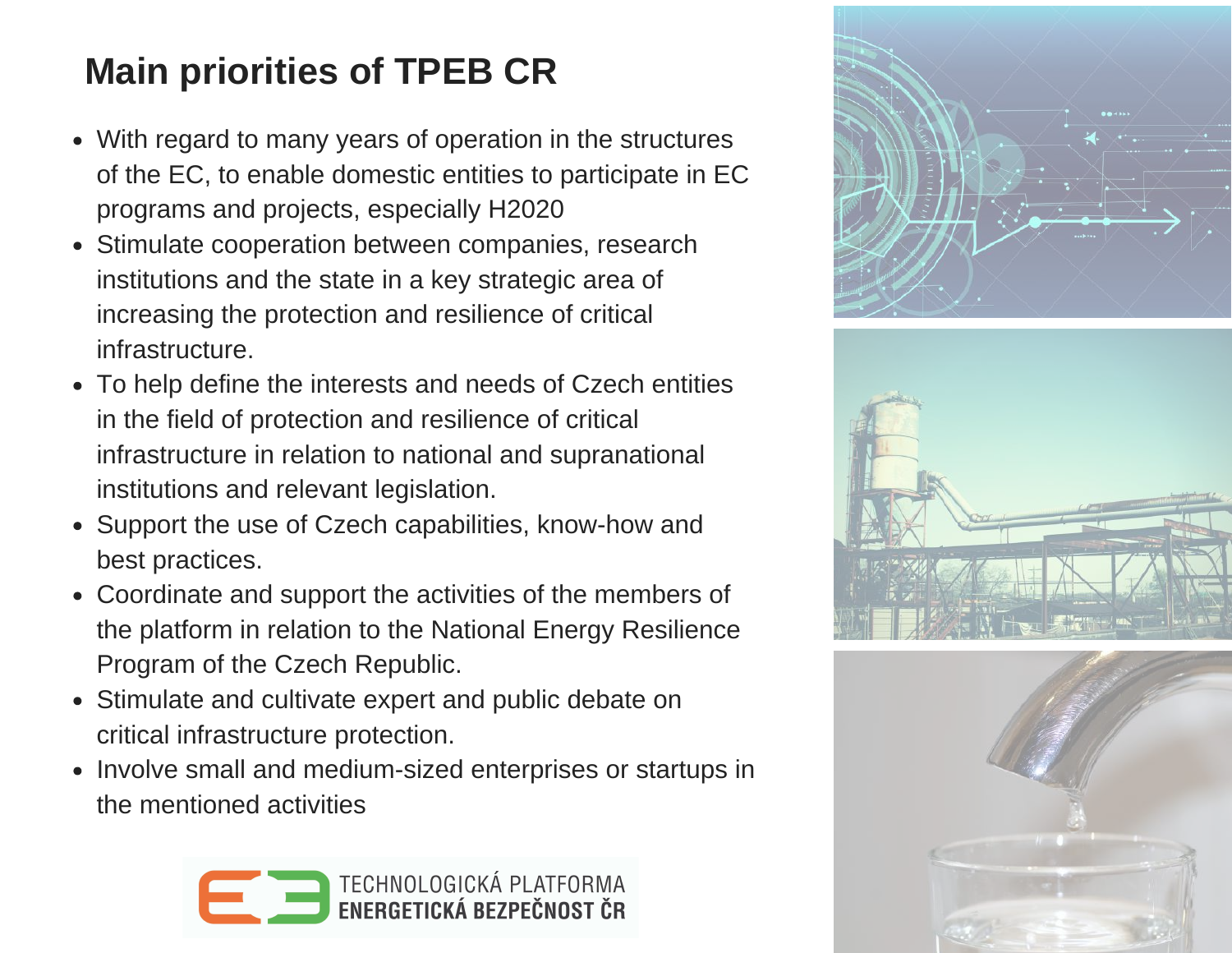### **What does TPEB CR solve?**

- IFLD CR was established on the<br>initiative of the Economic Committee of the PSP CR and the Ministry of Industry<br>and Trade of the Czech Republic with • TPEB CR was established on the and Trade of the Czech Republic with the aim of creating a strong publicprivate partnership project
	- It is a leading transnational platform focusing on public-private partnerships.
	- It unites and associates large infrastructurrelevant state and local government organizations and research organizations.e companies, utility companies,
	- It actively involves its members in these activities according to their capacities and individual institutional or business strategy.
	- It creates an institutional and economic model for the development and support of their research, development and application activities in the country and abroad.



### **TPEB CR focuses primarily on:**



**02**

**03**

improving public and expert discussions on critical infrastructure protection and resilience

creating expert networks across public, private and public sectors

organizing and preparing research, development and innovation projects and building an application base in a national and European context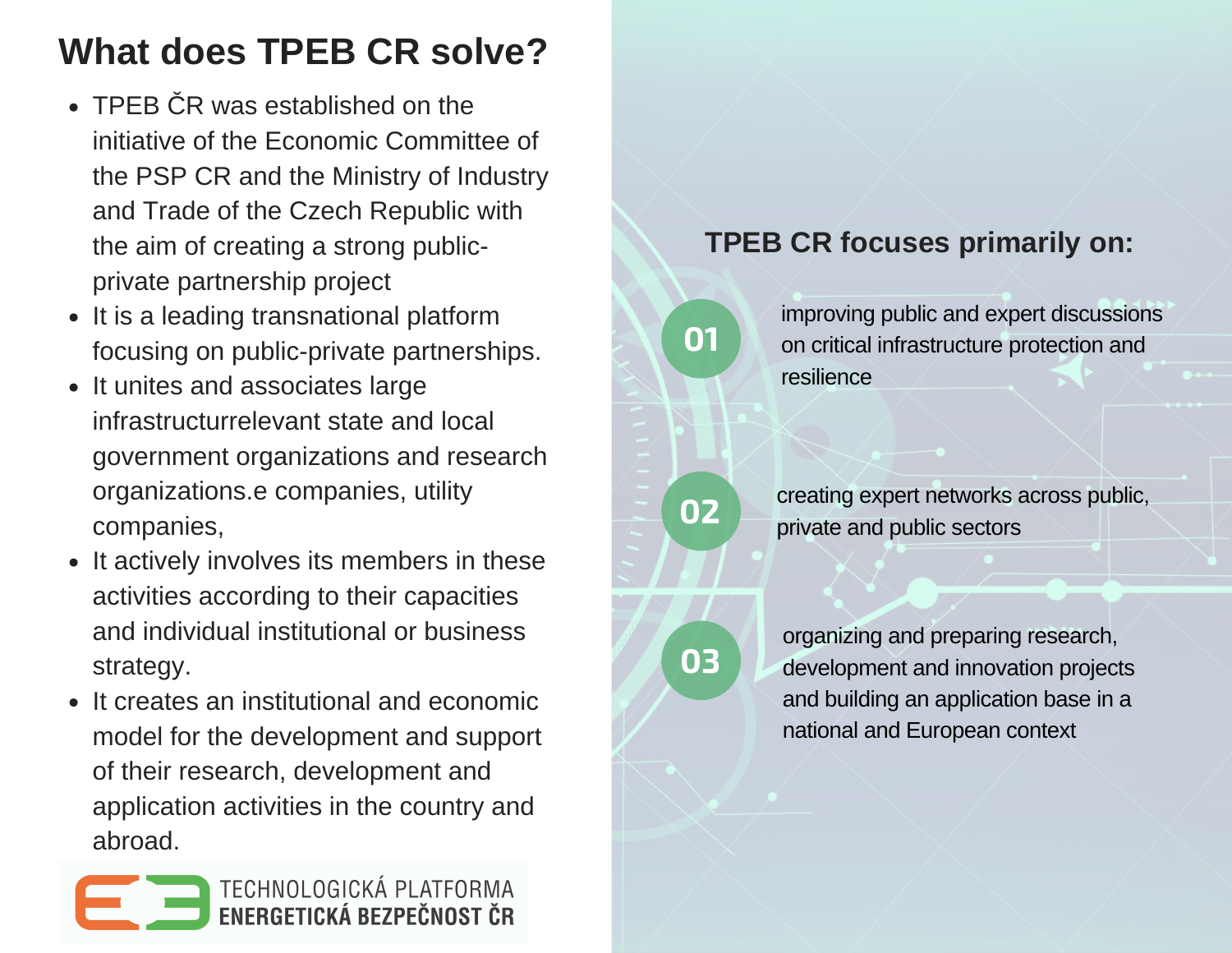## **implementation tools TPEB CR strategy**

### **PROPERTIES Cooperation with relevant institutions**

- TPEB CR operates as an expert in the National Energy Resilience Program of the Czech Republic coordinated by the Ministry of Industry and Trade
- TPEB CR closely cooperates with the:
	- Fire and Rescue Service of the Czech Republic, which is responsible for critical infrastructure protection
	- Confederation of Industry and Transport of the Czech Republic
	- Czech Standardization Agency



### **Public and expert meetings**



TPEB CR actively moderates the discussion on the needs of the state in the field of protection and resilience of critical infrastructure



TPEB CR supports the search for innovative or legislative solutions



TPEB CR helps to shape national positions towards transnational initiatives



TPEB CR non-discriminatory defends the institutional and research interests of members in a transnational context.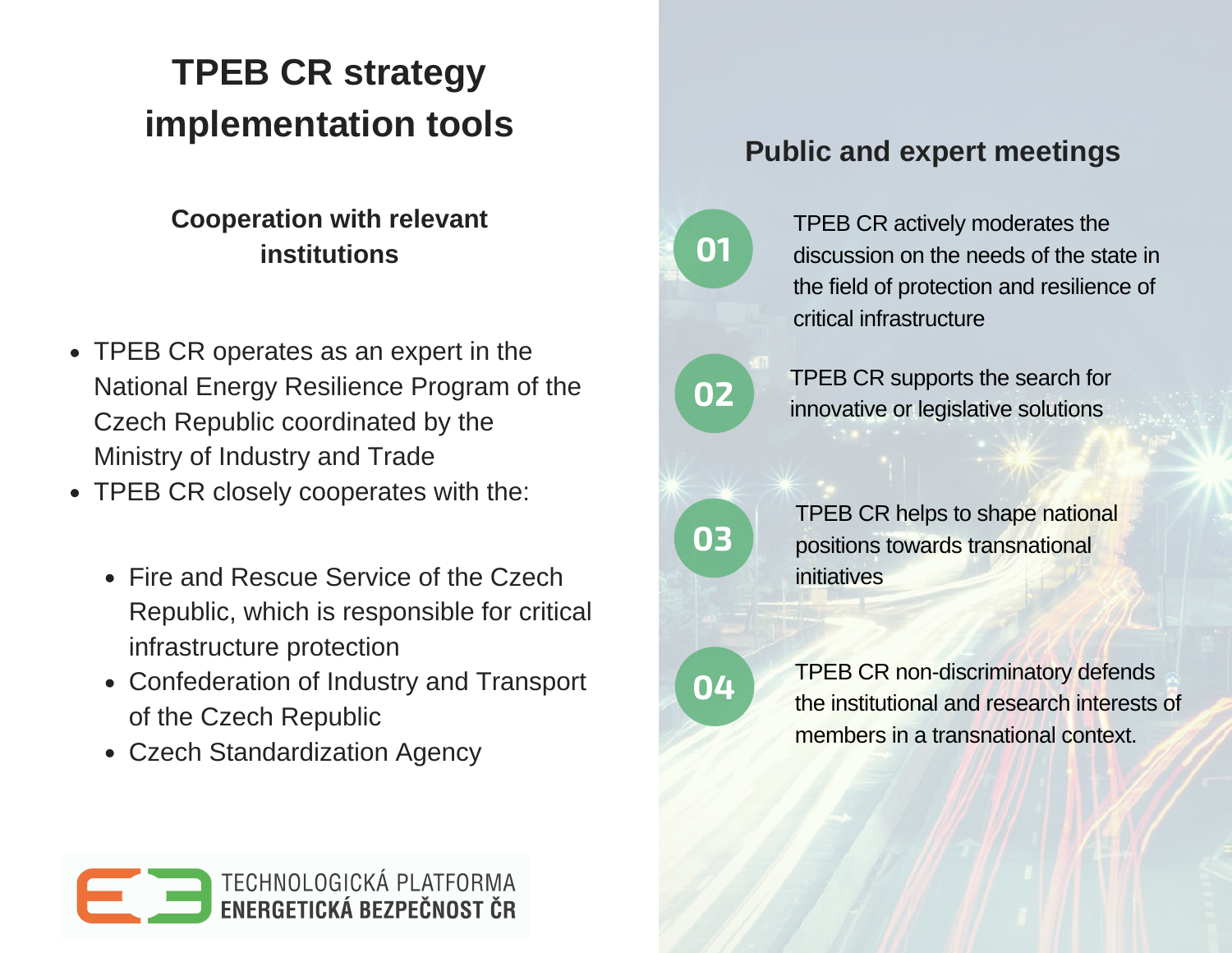### **R&D and innovation projects**

- TPEB CR is part of the Czech and European innovation and cooperation networks, which enable effective cooperation on project calls
- TPEB CR in cooperation with research organizations brought infrastructure and utility companies and organizational units of the state to research, development and innovation projects at the national (TAČR, Security Research MoI) and European level (19 submitted H2020 projects, of which the implementation of 3 projects: SecureGas (2019 -2021), S4AllCities and STAMINA (since 2020)
- TPEB CR has developed a comprehensive offer containing end-user management, activities in standardization processes (Czech Standardization Agency) and support in the field of dissemination, communication and impact policy in the national, regional and European context



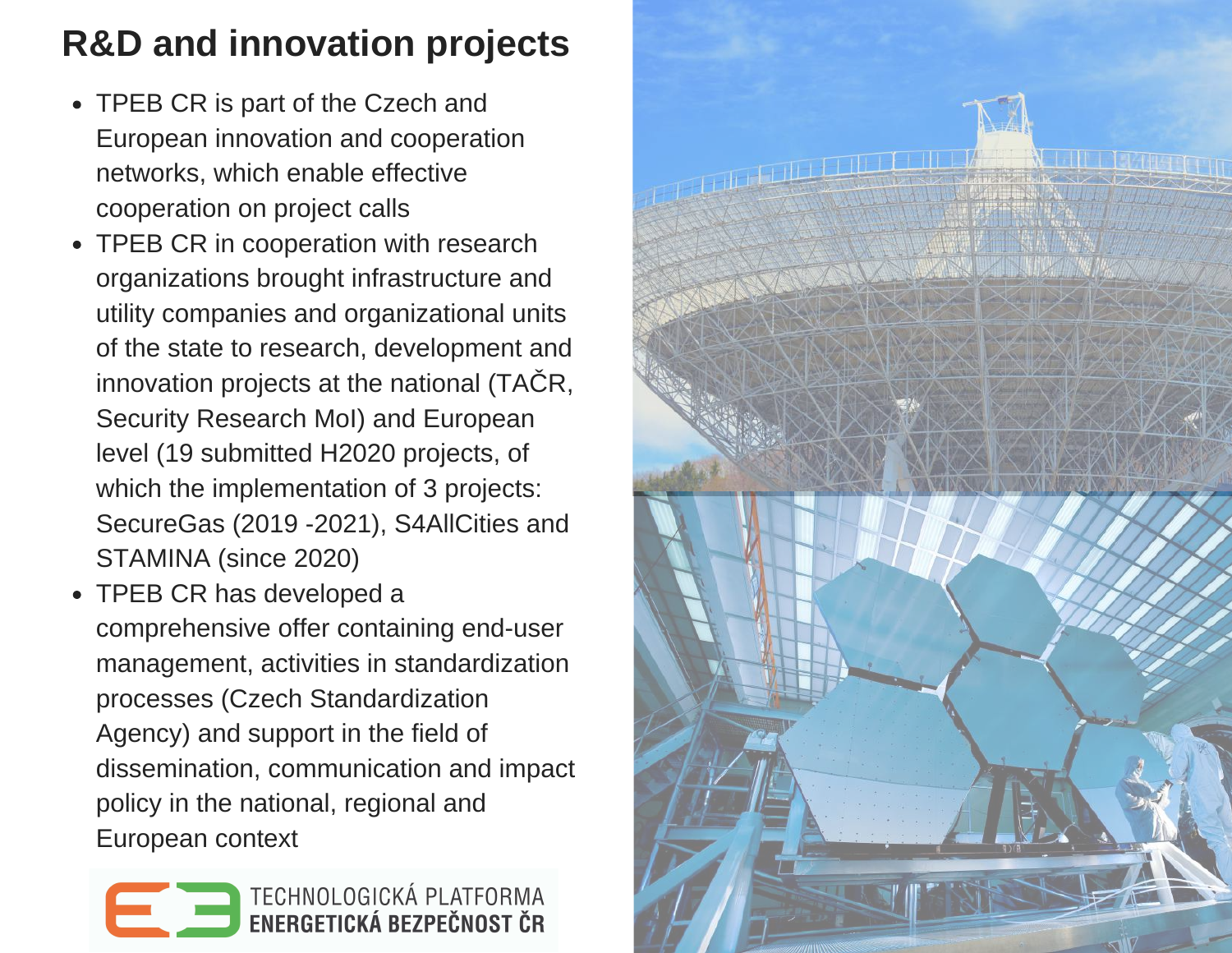### **TPEB CR is a platform for meeting your goals**

#### **A realistic cooperative network for entrepreneurs, managers and executives of large companies**

- isn't there an interesting solution in spin-off groups that would suit you?
- someone has already solved the problems you are solving now let's exchange experiences, information and know-how
- somewhere they have already set out on your journey you will find out at our meetings

#### **Monitor the world situation**

- representatives of foreign companies at our meetings
- you need to move production to competitive territories or vice versa you intend to offer your options to foreign partners
- what is the situation in the EU, what is the European Commission preparing, what do you have to prepare for
- what are the new norms and standards in the world

#### **Improve the awareness of your employees and prepare them for new regulations**

- courses and training new EU regulations
- forthcoming changes in regulations and laws

#### **Be prepared for new dangers**

- your protection is robust enough
- how you are protected against cyber attacks
- new approaches to solving your security

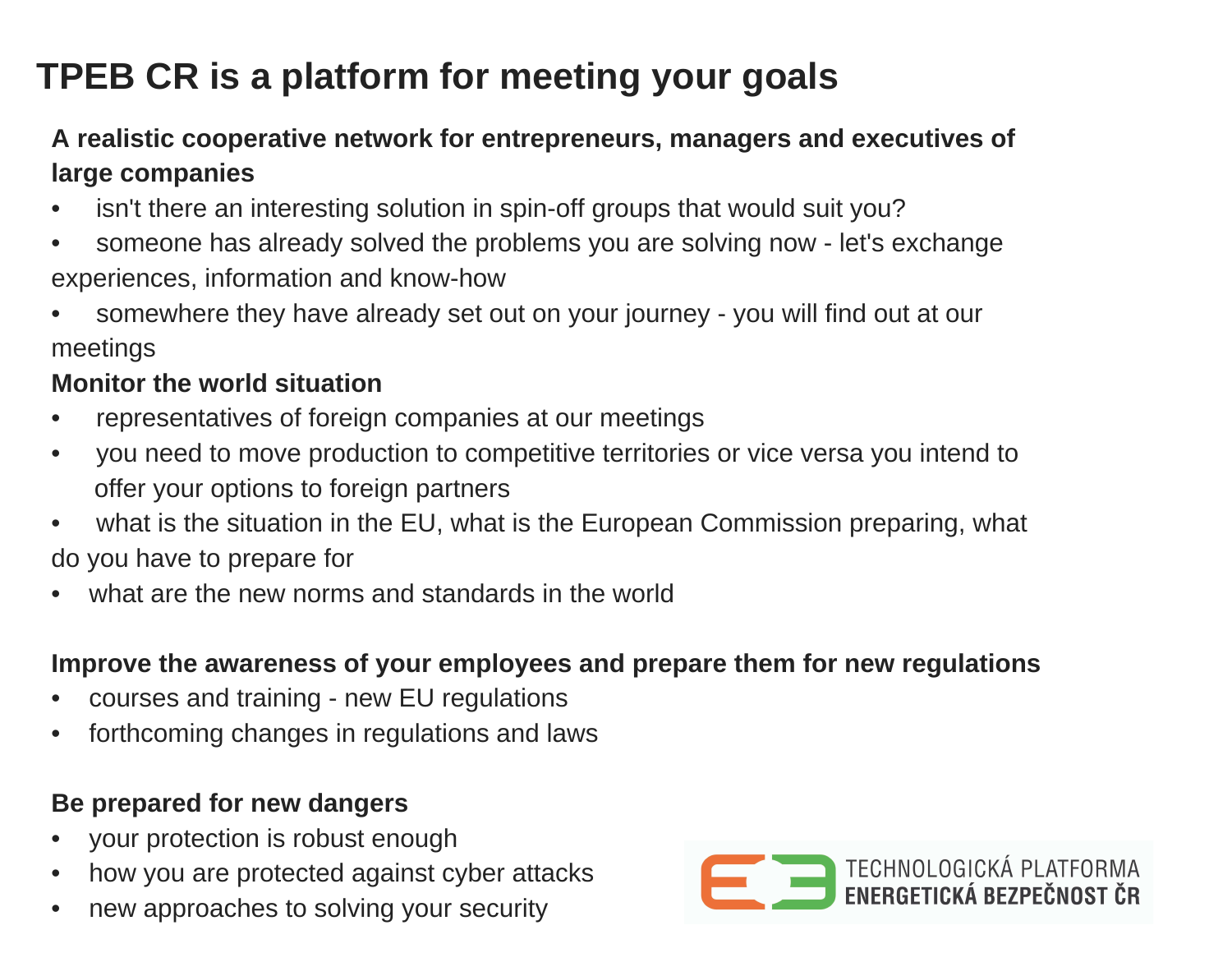